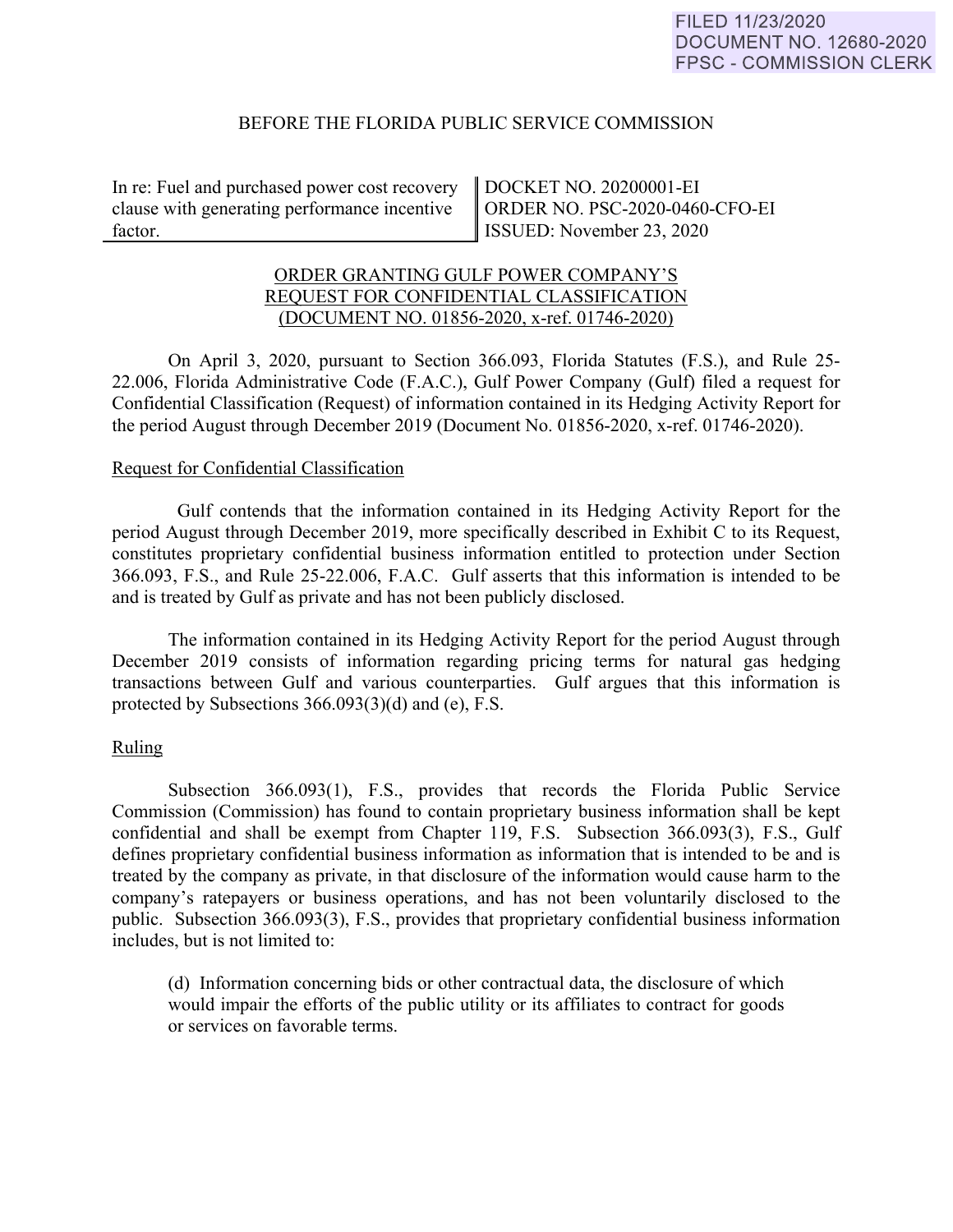(e) Information relating to competitive interests, the disclosure of which would impair the competitive business of the provider of the information.

Upon review, it appears the information and data provided in this request satisfies the criteria set forth in Subsection 366.093(3), F.S., for classification as proprietary confidential business information. The information related to hedging activities appears to be "information concerning bids or other contractual data, the disclosure of which would impair the efforts of the public utility or its affiliates to contract for goods or services on favorable terms" and "information relating to competitive interests, the disclosure of which would impair the competitive business of the provider of the information." Thus the information identified in Document No. 01856-2020, x-ref. 01746-2020, shall be granted confidential classification

Pursuant to Subsection 366.093(4), F.S., the information for which confidential classification is granted herein shall remain protected from disclosure for a period of up to 18 months from the date of issuance of this Order. At the conclusion of the 18-month period, the confidential information will no longer be exempt from Subsection 119.07(1), F.S., unless Gulf or another affected person shows, and the Commission finds, that the records continue to contain proprietary confidential business information.

Based on the foregoing, it is hereby

 ORDERED by Commissioner Andrew Giles Fay, as Prehearing Officer, that Gulf Power Company's Request for Confidential Classification of Document No. 01856-2020, x-ref. 01746- 2020, is granted, as set forth herein. It is further

ORDERED that the information in Document No. 01856-2020, x-ref. 01746-2020, for which confidential classification has been granted, shall remain protected from disclosure for a period of up to 18 months from the date of issuance of this Order. It is further

ORDERED that this Order shall be the only notification by the Commission to the parties of the date of declassification of the materials discussed herein.